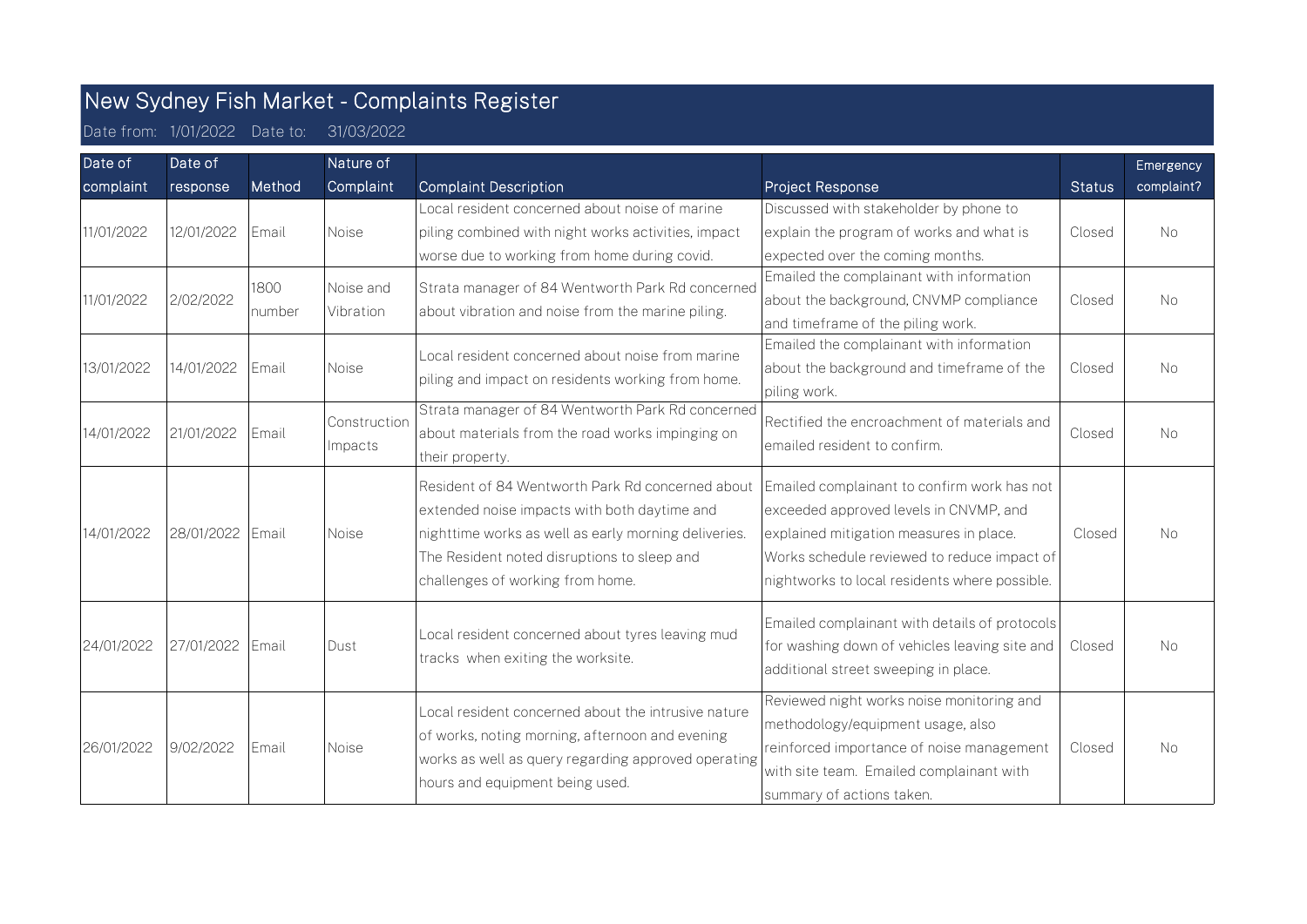| Date of    | Date of          |              | Nature of     |                                                                                                        |                                              |               | Emergency  |
|------------|------------------|--------------|---------------|--------------------------------------------------------------------------------------------------------|----------------------------------------------|---------------|------------|
| complaint  | response         | Method       | Complaint     | <b>Complaint Description</b>                                                                           | Project Response                             | <b>Status</b> | complaint? |
| 28/01/2022 |                  |              | Work hours    | Strata manager of 84 Wentworth Park Rd enquiry                                                         | Emailed complainant explaining that access   |               |            |
|            | 3/02/2022        | Email        |               | regarding work hours and why site gates would be                                                       | is allowed for site staff before work        | Closed        | <b>No</b>  |
|            |                  |              |               | open at 6:30am.                                                                                        | commences.                                   |               |            |
|            |                  | Email        | Noise         | Strata manager of 84 Wentworth Park Rd concerned<br>regarding the noise from night works activities.   | Revised the night works noise monitoring and |               |            |
| 2/02/2022  | 4/02/2022        |              |               |                                                                                                        | methodology/equipment usage, reinforced      |               |            |
|            |                  |              |               |                                                                                                        | importance of noise management with site     | Closed        | No.        |
|            |                  |              |               |                                                                                                        | team. Emailed complainant with summary of    |               |            |
|            |                  |              |               |                                                                                                        | actions taken.                               |               |            |
|            |                  | Email        | Night works   | Strata manager of 84 Wentworth Park Rd regarding<br>scheduling of night works. Ongoing correspondence. | Emailed the complainant with information     |               |            |
| 2/02/2022  | 4/02/2022        |              |               |                                                                                                        | about the background, CNVMP compliance       | Closed        | <b>No</b>  |
|            |                  |              |               |                                                                                                        | and scheduling of work.                      |               |            |
|            | 8/02/2022        | Email        | Noise         | Local resident concerned about noise from piling                                                       | Emailed the complainant with information     | Closed        | <b>No</b>  |
| 7/02/2022  |                  |              |               | activities and challenges of working from home as                                                      | about the background, the CNVMP and          |               |            |
|            |                  |              |               | well as impact on local high school students.                                                          | timeframe of the piling work.                |               |            |
| 7/02/2022  | 15/02/2022       | Via DPE      | Site Incident | Complaint re incident on Bridge Rd with site traffic                                                   | Investigated the incident with staff and     | Closed        | <b>No</b>  |
|            |                  |              |               | controllers.                                                                                           | responded with findings.                     |               |            |
|            | 10/02/2022       | Email        | Noise         | Local resident concerned about noise from piling<br>activities. Follow up emails received.             | Emailed the complainant with information     |               |            |
| 8/02/2022  |                  |              |               |                                                                                                        | about the background, CNVMP compliance       | Closed        | No.        |
|            |                  |              |               |                                                                                                        | and timeframe of the piling work.            |               |            |
|            |                  |              | Noise         | Local resident concerned about noise from piling<br>activities.                                        | Emailed the complainant with information     |               |            |
| 17/02/2022 | 23/02/2022 Email |              |               |                                                                                                        | about the background, CNVMP compliance       | Closed        | <b>No</b>  |
|            |                  |              |               |                                                                                                        | and timeframe of the piling work.            |               |            |
| 24/03/2022 |                  |              |               | Strata Manager of 84 Wentworth Park Road                                                               | Emailed details of the Green Travel Plan and |               |            |
|            | 7/04/2022        | <b>Email</b> | Parking       | regarding project workers parking in the vicinity.                                                     | committed to continue reinforcing this       | Closed        | No.        |
|            |                  |              |               |                                                                                                        | message to site workers.                     |               |            |
| 25/03/2022 | 25/03/2022 Email |              | Reporting     | Strata Manager of 84 Wentworth Park Rd regarding                                                       | Error noted, notation made in March report   |               |            |
|            |                  |              |               | incorrect construction hours annotated in July 2021                                                    | fixing the mistake and specificying updated  | Closed        | No.        |
|            |                  |              |               | Noise and Vibration Report and all subsequent                                                          | hours supersede previous reports.            |               |            |
|            |                  |              |               | reports.                                                                                               |                                              |               |            |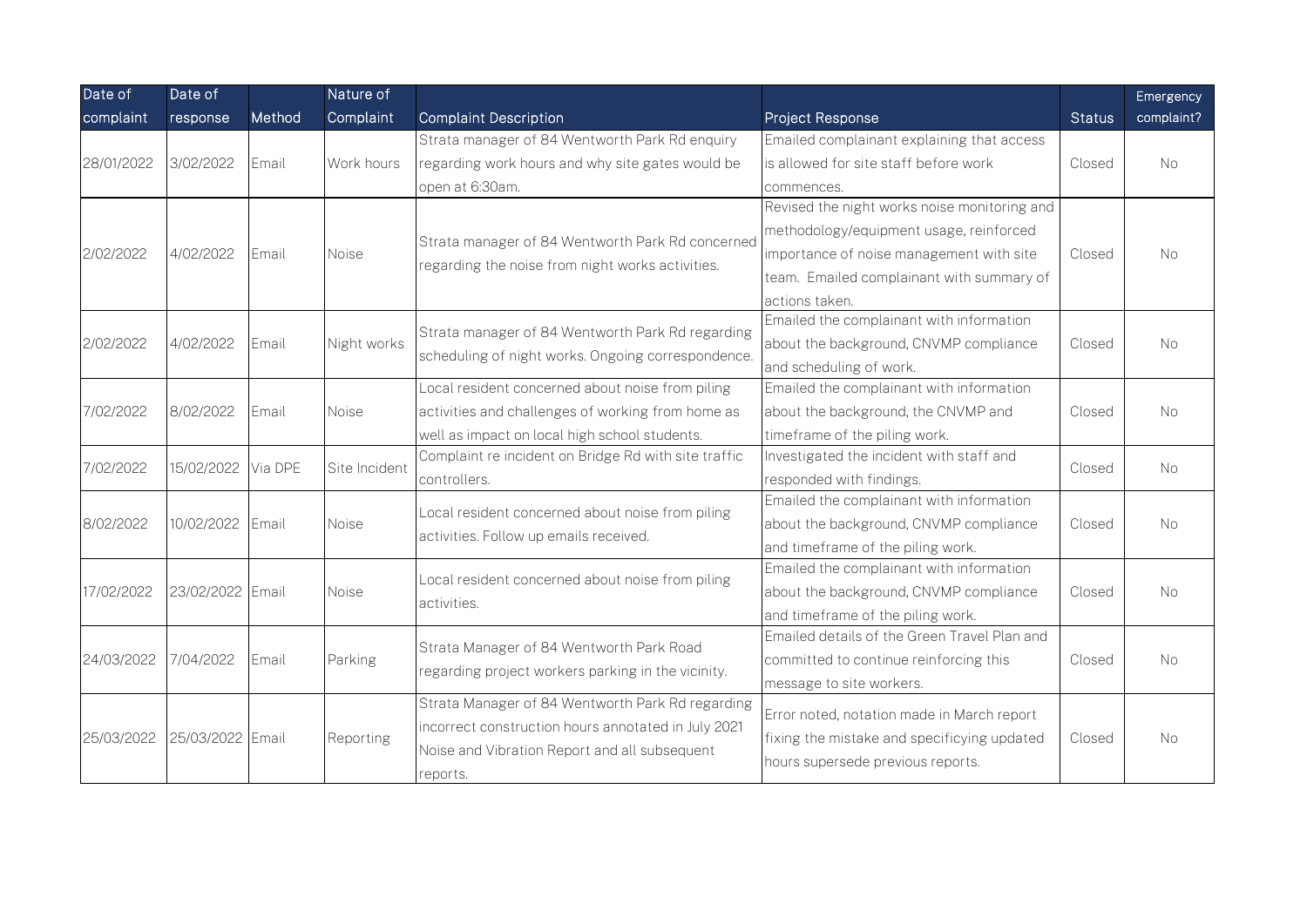| Date of    | Date of              |           | Nature of           |                                                                                                                                                                            |                                                                                                                                                                                                                                   |               | Emergency  |
|------------|----------------------|-----------|---------------------|----------------------------------------------------------------------------------------------------------------------------------------------------------------------------|-----------------------------------------------------------------------------------------------------------------------------------------------------------------------------------------------------------------------------------|---------------|------------|
| complaint  | response             | Method    | Complaint           | <b>Complaint Description</b>                                                                                                                                               | Project Response                                                                                                                                                                                                                  | <b>Status</b> | complaint? |
| 25/03/2022 | 25/03/2022           | 1800 call | Noise               | Complaint from local resident regarding noise of<br>marine piling.                                                                                                         | Explained why marine piling is happening and<br>the respite/mitigation measures in place.                                                                                                                                         | Closed        | No         |
| 24/03/2022 |                      | Email     | Pedestrian          | Complaint from local resident who uses Glebe<br>Foreshore walk. Concerned about pedestrian safety<br>and wants traffic lights where the foreshore walk<br>meets Bridge Rd. | Referred to Transport for NSW for their<br>response.                                                                                                                                                                              | Open          | No.        |
| 27/03/2022 | 4/04/2022            | Email     | Reporting           | Strata Manager of 84 Wentworth Park Rd regarding<br>noise monitoring data and exclusion due to<br>inclement weather.                                                       | Checked with environmental consutlants<br>regarding specified exclusion and confirmed<br>it was due to weather at the time.                                                                                                       | Closed        | <b>No</b>  |
| 28/03/2022 | 29/03/2022 Email     |           | Damage              | Strata Manager of 84 Wentworth Park Rd regarding<br>damage to the grass verge from unidentified vehicle<br>(not confirmed if project impact).                              | Project team went ahead and fixed the trip<br>hazard.                                                                                                                                                                             | Closed        | No         |
| 30/03/2022 |                      | Email     | Traffic             | Strata Manager of 84 Wentworth Park Rd regarding<br>vehicle movements arriving at and exiting site.                                                                        | Investigated and response emailed 6 May,<br>further emails mean this is ongoing.                                                                                                                                                  | Open          | No         |
| 30/03/2022 | 30/03/2022 1800 call |           | Noise               | Complaint from local resident regarding noise of<br>marine piling and the impacts of it when working<br>from home.                                                         | Spoke to the complainant and explained why<br>marine piling is happening and the respite<br>and mitigation measures in place, emailed<br>link to more info.                                                                       | Closed        | No.        |
| 1/04/2022  | 6/04/2022            | Email     | Hoarding            | Enquiry from strata manager of 84 Wentworth Park<br>Rd regarding the hoarding used at site. Follow up<br>received 6/4 regarding hoarding on gates.                         | Initial email clarification of what hoarding is<br>being used on site. Follow up enquiries mean<br>this is ongoing.                                                                                                               | Open          | No.        |
| 4/04/2022  | 11/04/2022           | Email     | Truck<br>deliveries | Follow up by strata manager of 84 Wentworth Park<br>Rd, regarding complaint from Oct 2021 regarding<br>truck delivery using wrong route.                                   | Looked into incident, confirmed that truck<br>used incorrect access route and assured<br>complainant that chain of responsibiilty<br>training has been undertaken to avoid future<br>issues. Further emails mean this is ongoing. | Open          | No.        |